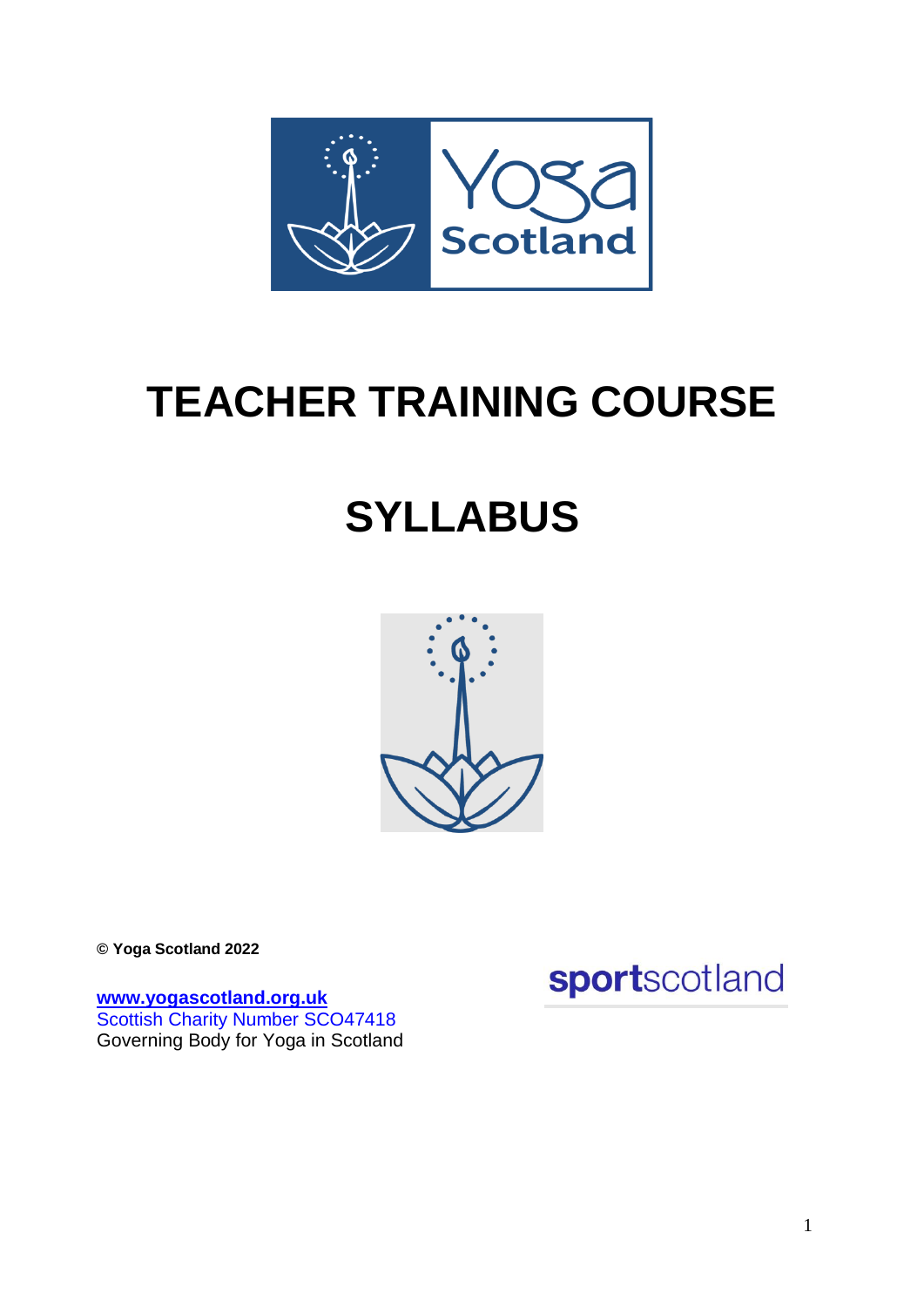# Table of Contents

|           | • Brief description of the course        | 3 |
|-----------|------------------------------------------|---|
| $\bullet$ | <b>Preliminary entry requirements</b>    | 3 |
|           | • Length of course                       | 3 |
| $\bullet$ | Personnel                                | 3 |
|           | • Learning outcomes and success criteria | 4 |
| $\bullet$ | Portfolio                                | 4 |
| $\bullet$ | Regulations                              | 4 |
|           | Course outline                           | 5 |
|           | Detailed course content                  | 8 |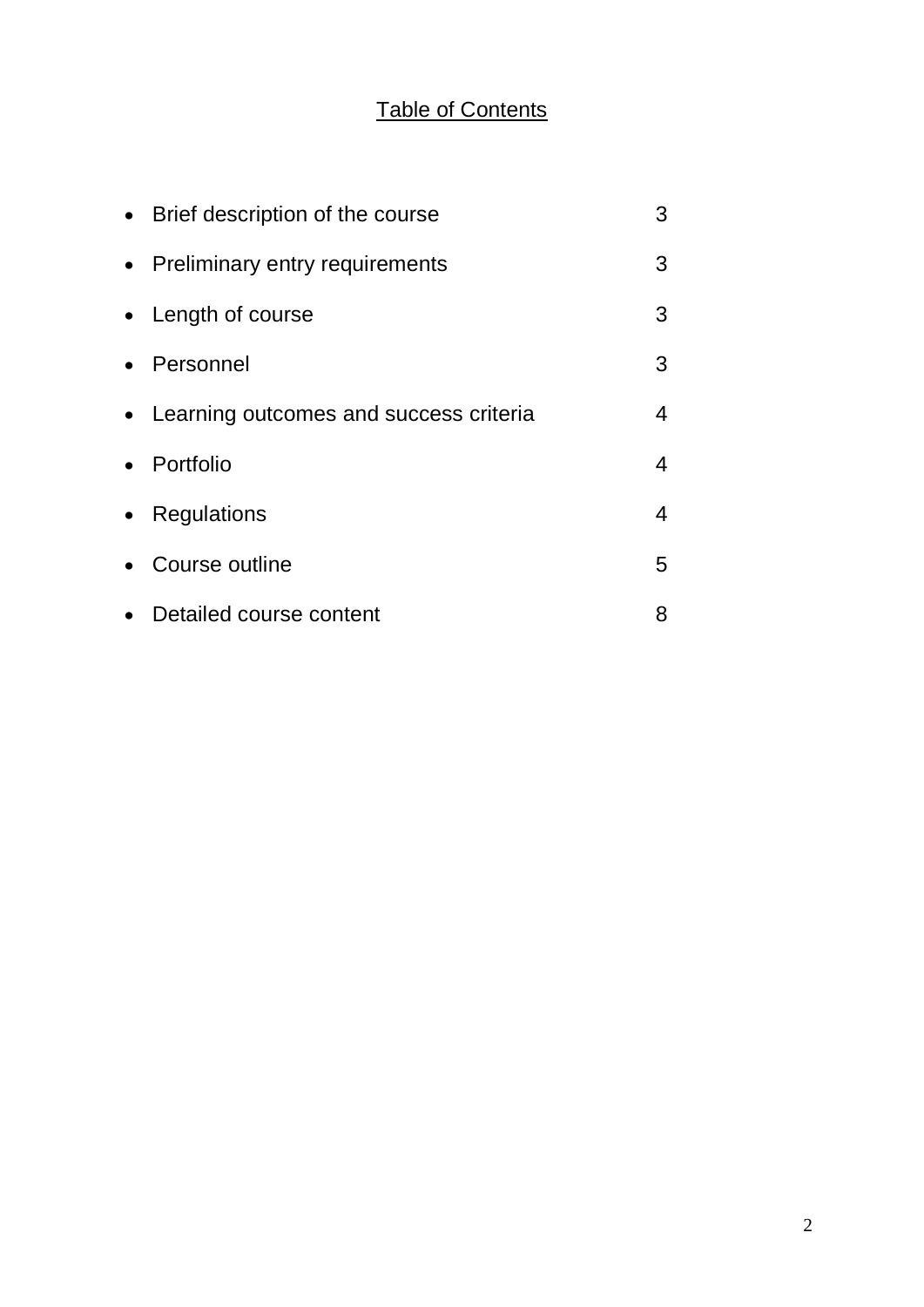## **Brief Description of the Course**

The Yoga Scotland Teacher Training Course is a part-time course of more than 500 over 22 months. At present there are courses running in Glasgow and Edinburgh starting in alternating years. All courses follow this syllabus although there may be slight variations depending on the needs of the group. Yoga Scotland is continuously reviewing the content and structure of Teacher Training Courses so there may be updates to the courses due to start in 2022. Applicants will be made aware of any significant changes.

# **Preliminary Entry Requirements**

Students should have at least three years' experience as a student in a yoga class and preferably have completed a Yoga Scotland Foundation course, or other recognised Foundation Course. Exemption from the Foundation Course for students practising for more than 3 years will be at the discretion of Yoga Scotland.

Students are required to submit a detailed application form supported by references from their class teacher and Foundation Course tutor (if applicable). Students are also required to attend a Selection Day during which their practice will be observed, and their interview will take place.

## **Length of Course**

Please note that time allocations are approximate. Students may need to spend additional time on varying elements of the course depending on previous personal knowledge, individual work pace and personal experience*.* In addition, students are required to keep a logbook of their attendance at a weekly yoga class throughout the course and as many approved day seminars as possible.

- **169** tutorial hours in 13 non-residential weekends (13 hours per weekend) some of which is online with the Hatha Tutor and currently during the week.
- **44** tutorial hours in 2 residential weekend retreats, one in each year of the course
- **230** hours (minimum required more recommended) personal practice and diary keeping (Sadhana) as specified by Hatha Yoga tutors.
- **10** hours shadowing an experienced teacher.
- **150** hours (average range 75- 275) for practical and written assignments
- **10** hours for class teaching preparation and delivery
- **15** hours for OETP x 3 including time for preparation and delivery

# **Personnel Involved**

Courses currently run with the following tutors and related course personnel and are dependent on student numbers. This is in accordance with existing Yoga Scotland Teacher Training Operating Procedures.

- 1 Lead Hatha Yoga Tutor (Judy Cameron) and visiting specialist Hatha Tutors
- 1 Philosophy Tutor: Graham Burns
- Visiting tutors for a range of specialist topics (usually 2-3 hours) including:
- Lorraine Close: Trauma Informed Teaching; Mental Health;
- Sue McLennan: Lesson Planning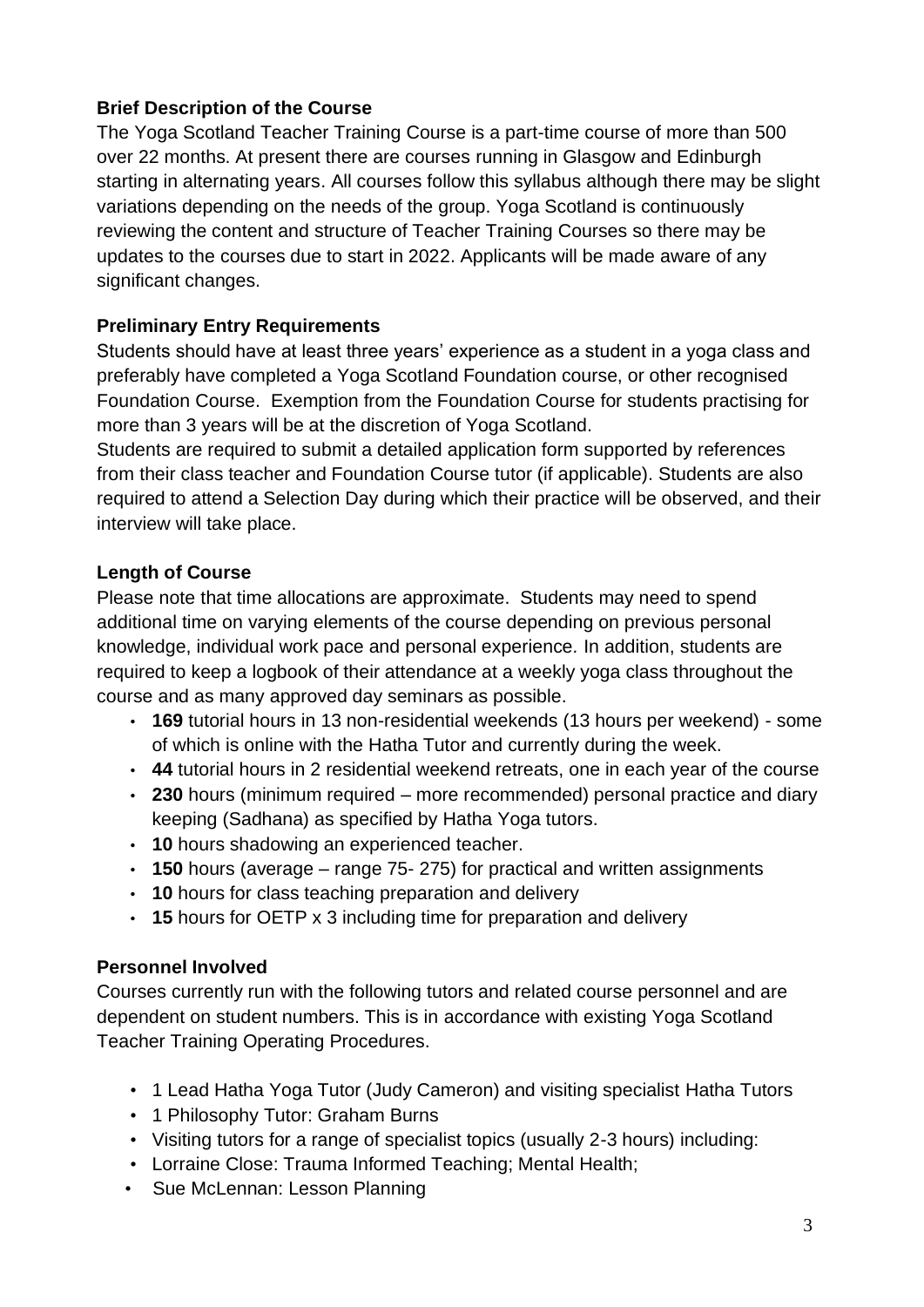- Susannah Dean: Lead Hatha Tutor Glasgow; Self Promo & Social Media
- Cathy Swan: Specialist Teacher Subtle Yoga
- Elaine Alsop: The Business of Yoga
- Administration Coordinator
- Administration Officer

## **Learning Outcomes**

The primary aim of this course is to produce well-trained, professional yoga teachers. It will build on existing knowledge and experience gained from the Foundation Course, seminars, and regular attendance at classes with a recognised teacher.

## **Success Criteria**

Students will be assessed as competent teaching members of Yoga Scotland when they have successfully completed all elements of the 4 Units. They will then be awarded the Teaching Diploma. The 4 Units are:

- Anatomy and Physiology for Yoga
- Yoga Philosophy
- Hatha Yoga Studies
- Teaching Skills

# **Portfolio**

Each student will gather evidence of success in the Units during the course and keep it in a portfolio. The portfolio will have evidence of:

- successfully completed written assignments
- competence in teaching as illustrated by (1) copies of internal assessments, (2) copies of the 3 observed external teaching practice assessments

Supporting evidence including certificates of prior learning such as a copy of the Foundation Course certificate will be included in the portfolio. Each student's portfolio will be the property of the student but made available to the tutors in coming to a recommendation about awarding the Teaching Diploma.

# **Regulations**

- Students are required to read and sign a Student Teacher Agreement before commencing the course.
- Students will continue to attend regular classes taught by a recognised teacher and continue their personal practice.
- It is expected **all** students will attend **all** days of the course other than in exceptional circumstances to be agreed by the Lead Tutor and the Training Coordinator. Please see the **Yoga Scotland Missed Class Policy** for details of when a training day or days are missed,
- Student Teacher membership includes insurance to teach, provided students have been authorised by the Lead Tutor to teach.
- Students who do not complete the course will cease to be Student Teacher Members.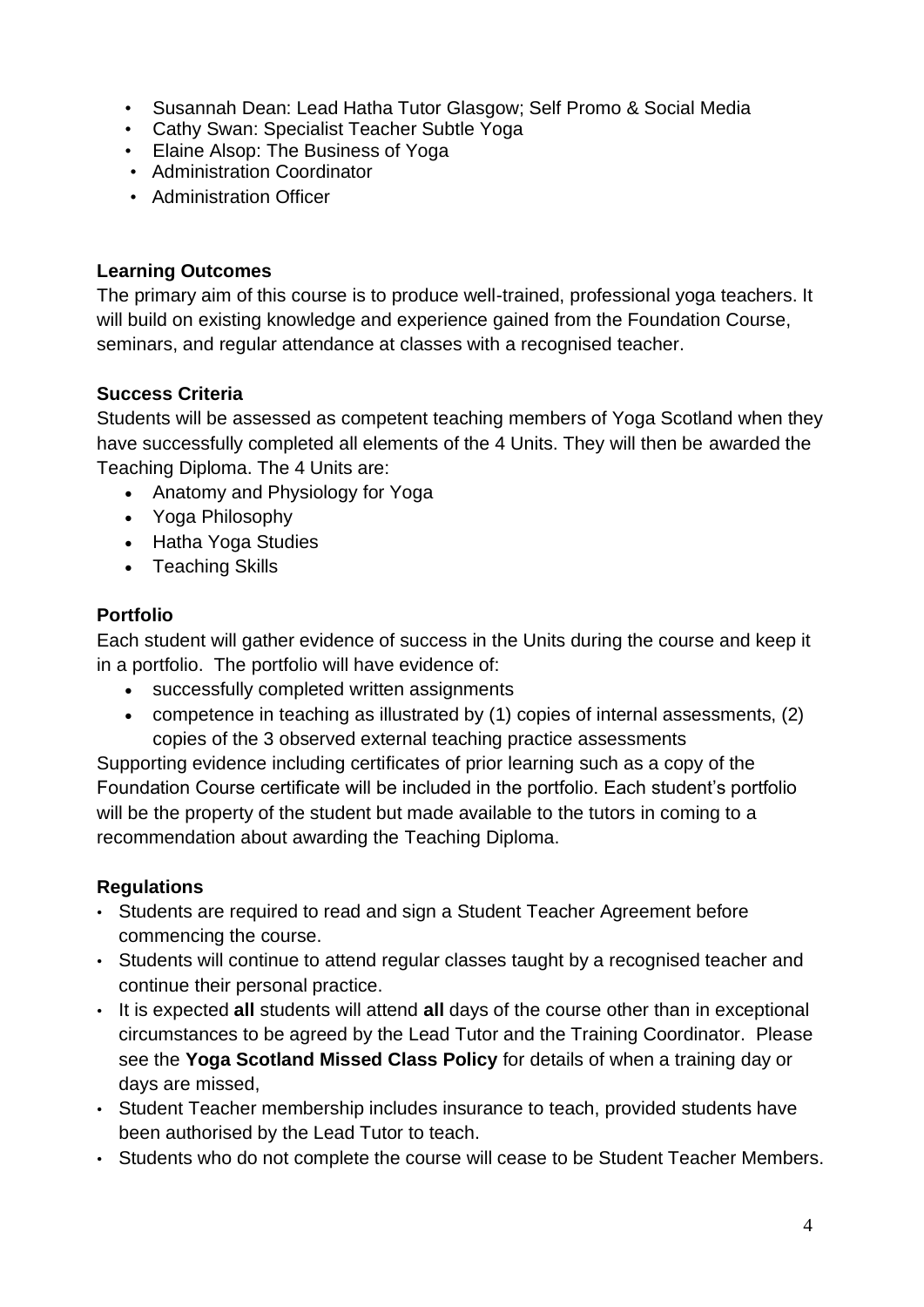• Sometimes a student may have difficulty in completing the course requirements in time. In this case, they may be able to remain a student teacher until the point that they complete the required course work. This must be with the agreement of the Lead Tutor and the Training Coordinator and is likely to be within 2 years.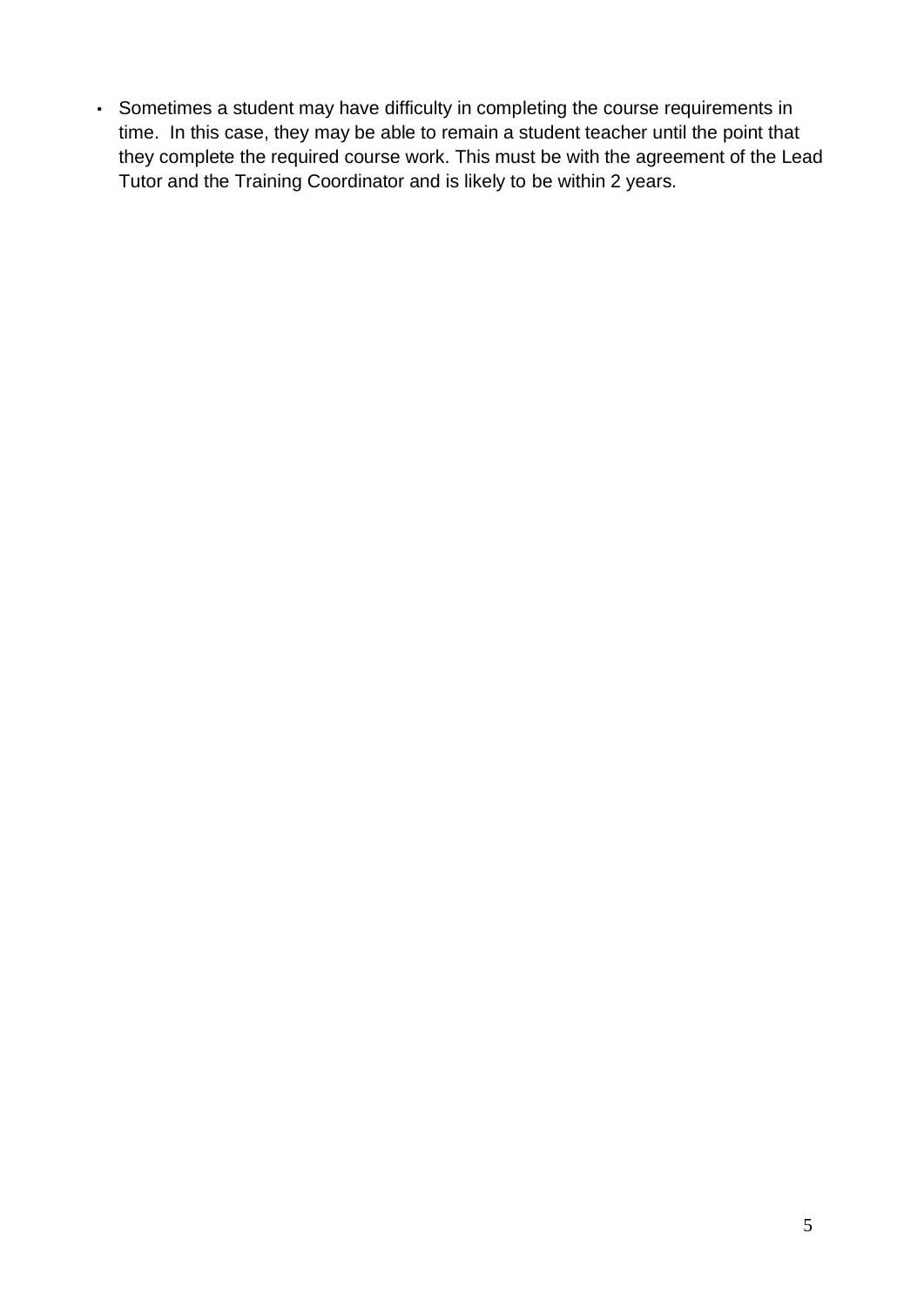# **Course Outline**

Students explore a practical and theoretical syllabus presented in 4 Units that run concurrently throughout the course:

- **Hatha Yoga Studies** students gain a sound knowledge and understanding of the classical asanas and other practices of yoga, by means of tutorial classes, detailed personal sadhana and self-reflection.
- **Teaching skills** students learn to teach all aspects in the detailed syllabus by teaching their peer group under the guidance of the Lead Tutor. In the second year more specialised aspects are addressed including class management and yoga teaching for pregnancy. Although not mandatory, students are encouraged to their own class during the second year if authorised by the Lead Tutor. Students are required to complete a first aid course (included in the course fee) during the first year. Courses are available through Yoga Scotland's On-going Training Programme.
- **Anatomy & Physiology for Yoga** students gain a basic understanding of the anatomical structure of the body and how the bodily systems function. Students will be able to relate the bodily systems to asana, movement, pranayama, relaxation, and meditation in terms of physiological responses.
- **Yoga philosophy –** students will learn about the major Eastern sources of yoga knowledge and its application to their daily practice, teaching and in daily life.

## **Hatha Yoga Studies and Teaching Skills**

Personal experience and awareness of the significant changes brought about by regular yoga practice are essential for teaching yoga. The course requires students to provide evidence of continuing attendance at weekly yoga classes and day seminars and to keep a record of the effects of daily yoga practice as directed by the course tutors.

The single largest element of the course is personal practice (Sadhana). Yoga Scotland believes that regular and repeated practice (Abhyasa) is essential to become a competent yoga teacher. The two residential weekends, one in each year, are conducted as retreats to enhance students' personal development in yoga. There will be no teaching practice assessments on these weekends.

There may be significant personal changes as a result of the 2 years of dedicated practice and the **minimum** requirement for home practice is 30 minutes daily, with additional time for reflection and diary keeping. The Lead Tutor may recommend more, especially as the course progresses. Self-directed learning (Svadhyaya) about the personal effects of the practices prescribed by the tutors will give students a structured approach to their personal home practice and self-study to develop the attributes of a good yoga teacher.

There will be continual development in relating theoretical knowledge of anatomy, physiology, myofascial relationships and philosophy to personal practice and class teaching. There will also be exploration of Subtle Yoga Anatomy Koshas, Prana, Nadis, Chakras, Vayus and Kundalini.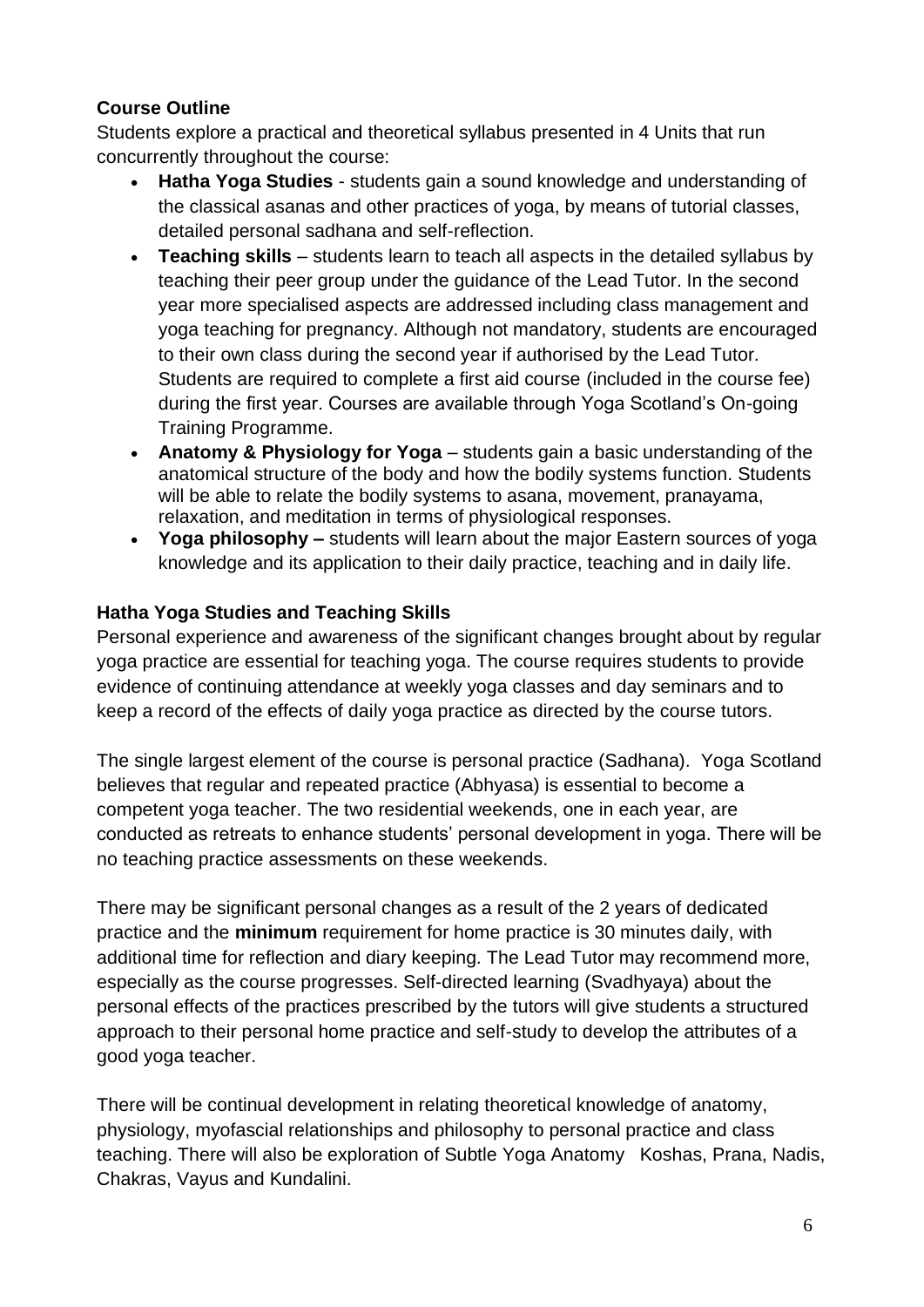As students' progress towards observed external teaching assessments, planning, and producing progressive class plans will be introduced.

## **Assessment Process**

There will be continuous assessment throughout the 2-year course. Students will complete a series of written assignments in the Hatha Yoga and Teaching Skills Units. The assessments relate to:

- personal Sadhana
- theoretical knowledge

This will include the preparation of individual class plans and a series of follow-on plans. The assignments are marked on a pass/refer (resubmit basis). All assignments must be satisfactorily completed to be awarded the Teaching Diploma.

## **Internal Assessments of teaching**

Internal assessments will be carried out at teaching weekends throughout the course. The teaching of recommended yoga practices will be in both small group settings and in the main group. These will be assessed and recorded by the course tutor(s).

## **External Assessments of teaching**

There are **three** observed external teaching practice (OETP) assessments. See Detailed Course Content.

## **External Verification**

At the end of the course a random sample of written assignments will be submitted to the Yoga Scotland External Verifier for Hatha Yoga to ensure quality control.

# **Course Outcomes**

On completion of Hatha Yoga Studies and Teaching Skills students will be able to demonstrate the following:

- Continuing adherence to personal sadhana giving a structured approach to their home practice and self-study to be able to maintain the attributes of a good yoga teacher.
- Competent and safe teaching of a 90-minute balanced and satisfying class suitable for a variety of adult students. For further information see Detailed Syllabus item **15**
- Ability to set up a private yoga class, plan a schedule of individual classes and keep records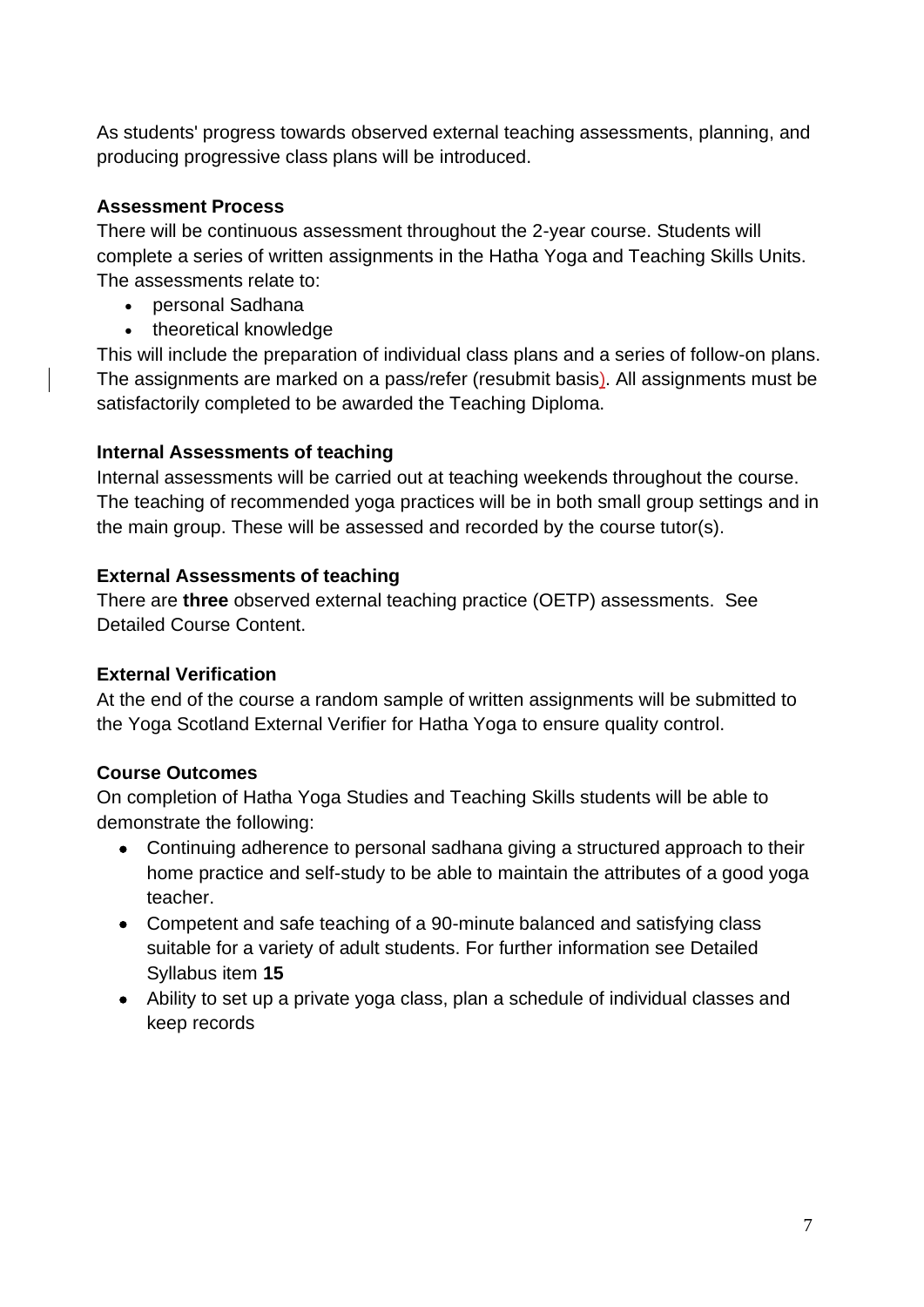# **Anatomy & Physiology for Yoga**

The material is designed to provide the student with an overview of the anatomy and physiology of the main systems of the human body, including common medical conditions relevant to safe teaching of hatha yoga practices.

This unit gives a broad understanding of the component parts of the body in terms of how they are made up and how they work and relate this to the practice of Yoga. Additional applied knowledge will be studied alongside Hatha Yoga studies and Teaching Skills.

## **Assessment**

Assignments will consist of 8 homeworks set throughout the course. They will consist of semi-structured questions marked on a pass/refer (resubmit basis). All assignments must be satisfactorily completed to be awarded the Teaching Diploma. At the end of the course a random sample of assignments will be submitted to the Yoga Scotland External Verifier for Anatomy & Physiology to ensure quality control.

## **Yoga Philosophy**

This unit is delivered in 9 one-hour pre-recorded lectures and 9 x 90-minute seminars over the two-year course. The unit seeks to develop the student's in-depth knowledge and broad understanding of the key philosophical and psychological concepts underlying the practice of yoga. This is done through a close study of extracts from the most important Indian texts that consider aspects of yoga philosophy. These texts are: *The Yoga Sutras*, *The Bhagavad Gita*, *The Upanishads*, and *The Hatha Yoga Pradipika*.

A successful student will demonstrate knowledge and understanding of the key concepts and be able to comment intelligently on the most important aspects of the texts and concepts studied. The student will also be able to relate these key philosophical and psychological concepts to their own lives.

#### **Assessment**

Assessment will consist of eight tutor-marked assignments and a demonstrated ability to engage in group discussion of the material studied. The assignments will consist of a mixture of short and extended responses which will be marked on a pass/refer (resubmit) basis.

All assignments must be satisfactorily completed to be awarded the Teaching Diploma. At the end of the course a random sample of assignments will be submitted to the Yoga Scotland External Verifier for Philosophy to ensure quality control.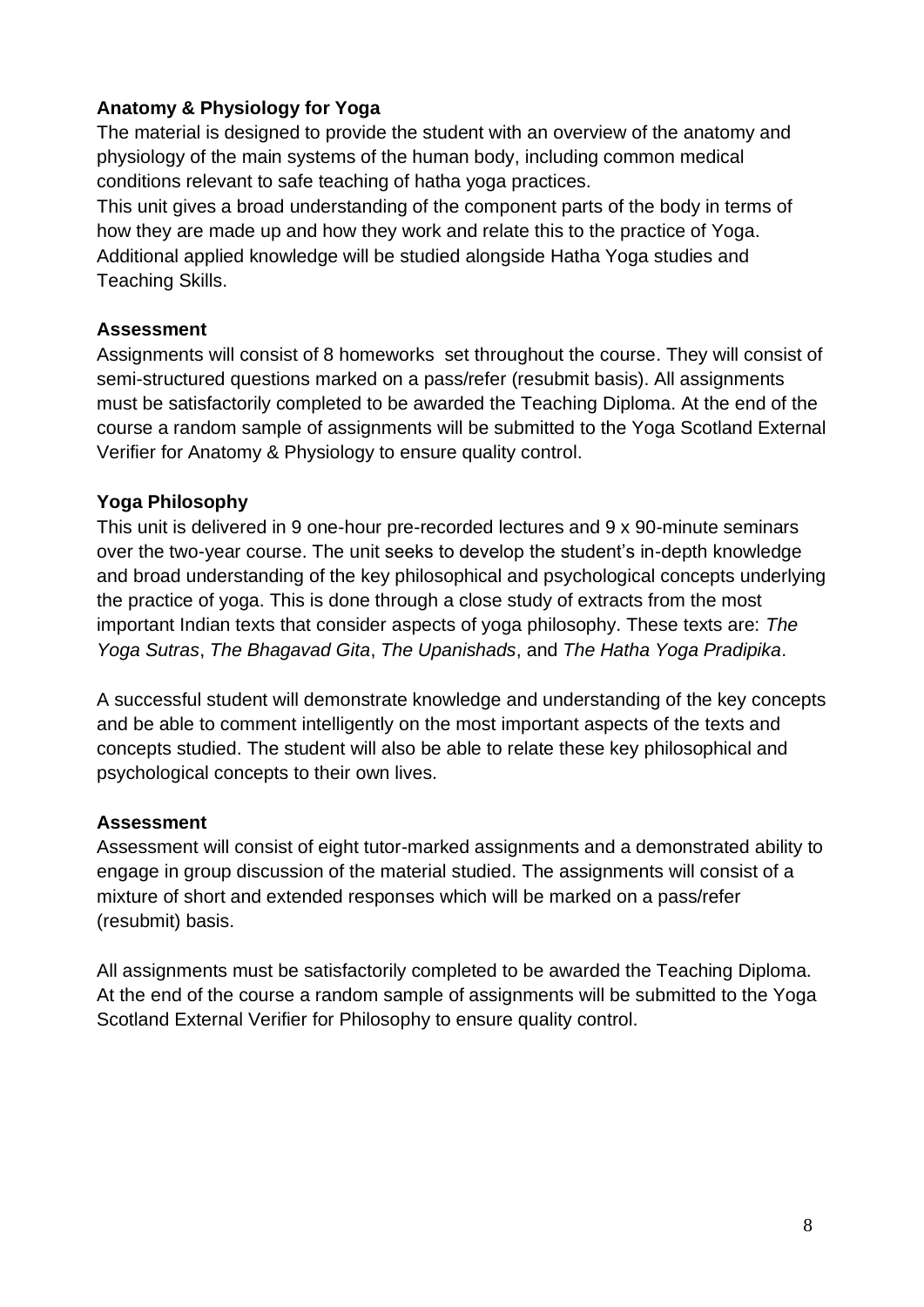# **Detailed Course Content**

The numbering of this section of the Syllabus does not reflect the order of teaching or importance. All areas will be covered in the course.

# **1. Personal Sadhana and Diary Practice**

As part of on-going self-study and development, a personal record will be kept of regular practice of various aspects of yoga practice as directed by the course hatha yoga tutors. Students will maintain in their portfolio a logbook of attendance at weekly classes and keep a record of the effects of their regular home practice. At the discretion of the Lead Tutor, either a summary of the home practice diary or the full version may be given as an assignment.

# **2. Anatomy, Physiology and Kinesiology**

All lectures will include descriptions of structure and function of the system being taught and its relevance to the practice and teaching of yoga. Students will develop knowledge and understanding of:

- Introduction and Respiratory System
- Musculoskeletal system 1: Bones and Joints,
- Musculoskeletal system 2: Muscles, Tendons and Myofascial Continuities
- Cardiovascular System
- Digestive System Nervous System
- Endocrine System
- Reproductive & Urinary Systems

# **3. Philosophy**

Students will develop knowledge and understanding of:

- Some basic concepts in Samkhya and Yoga Philosophy
- *Yoga Sutras of Patanjali*
	- ❖ Yoga, the mind, and its distractions; the 9 "obstacles"; Kriya Yoga.
	- ❖ the Klesas; the "Eight Limbs," including theory of meditation
- Introduction to Vedanta
- *Bhagavad Gita*
	- ❖ Karma Yoga, Jnana Yoga, Bhakti Yoga, the Gunas
- *Upanishads*
	- ❖ What is Brahman? What is Life?
- *Hatha Yoga Pradipika* and Tantra Yoga; the Chakra system
- Review and consolidation; discussion of main points; how to include teaching yoga philosophy in classes.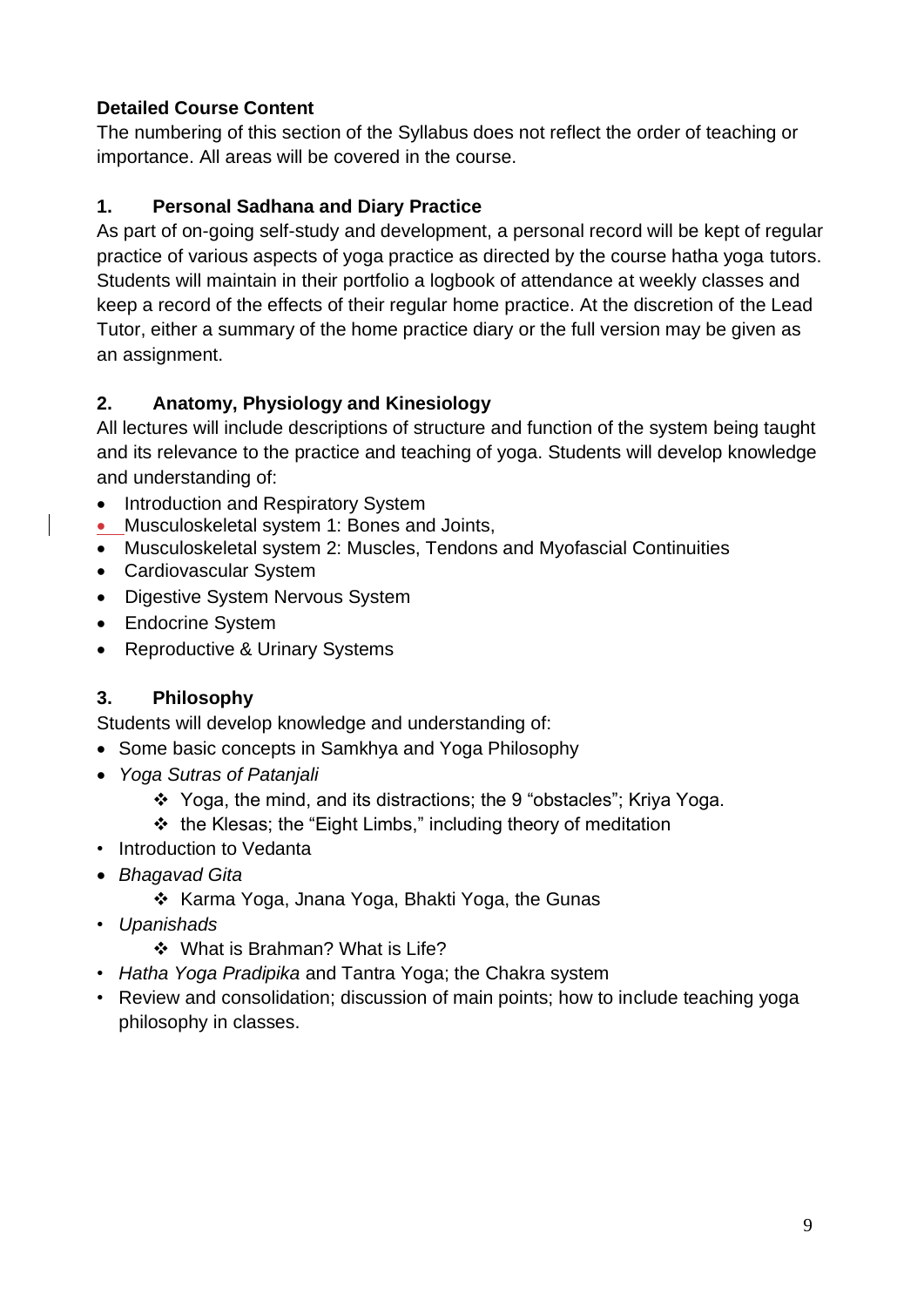# **4. Asana**

Students will develop knowledge and understanding of the **principles** involved in practising and teaching:

- Principles of alignment and introduction to body reading
- Preparatory practices including warm-ups
- Asanas in standing, sitting, kneeling, lying, prone and supine positions illustrating the following types of movement:
	- a. Forward bends
	- b. Back bends
	- c. Side bends
	- d. Twists
	- e. Balances
	- f. Inversions
- Miscellaneous postures
- Sequences

Please refer to the appended list and diagrams of possible asanas to be covered.

# **5. Breathing and Pranayama**

Students will develop knowledge and understanding of the practice and teaching of:

- a. Effortless breath
- b. Breath awareness (including Puraka, Antar Kumbhaka, Rechaka, Bahya Kumbhaka)
- c. Breathing ratios
- d. The co-ordination of breath and movement
- e. Sectional breathing (abdominal/diaphragmatic, thoracic and clavicular)
- f. Complete yoga breath Dirga pranayama
- g. Breath awareness in asana practice
- h. Pranayama to include Ujjayi, Nadi Sodhana and other alternate nostril breathing techniques, Viloma, Kumbhaka breath, Sitali, Sitkari, Kapalabhati, Bhastrika, Brahmari.

# **6. Mudras and Bandhas**

Students will develop knowledge and understanding of the practice and teaching of a range of gestures and techniques for harnessing and redirecting energy and awareness: a) A range of mudras:

- Mana (head) using eyes, ears, nose, tongue and lips
- Hasta (hand)
- Kaya (postural) e.g., Viparita Karani Mudra
- Bandha (lock) that combine mudra and bandha e.g., Maha Mudra
- Adhara (perineal) e.g., Ashwini, Vajroli, Sahajoli
- b) A range of Bandhas:
	- Mula (root lock)
	- Uddiyana (abdominal lock)
	- Jalandhara (chin lock)
	- Hasta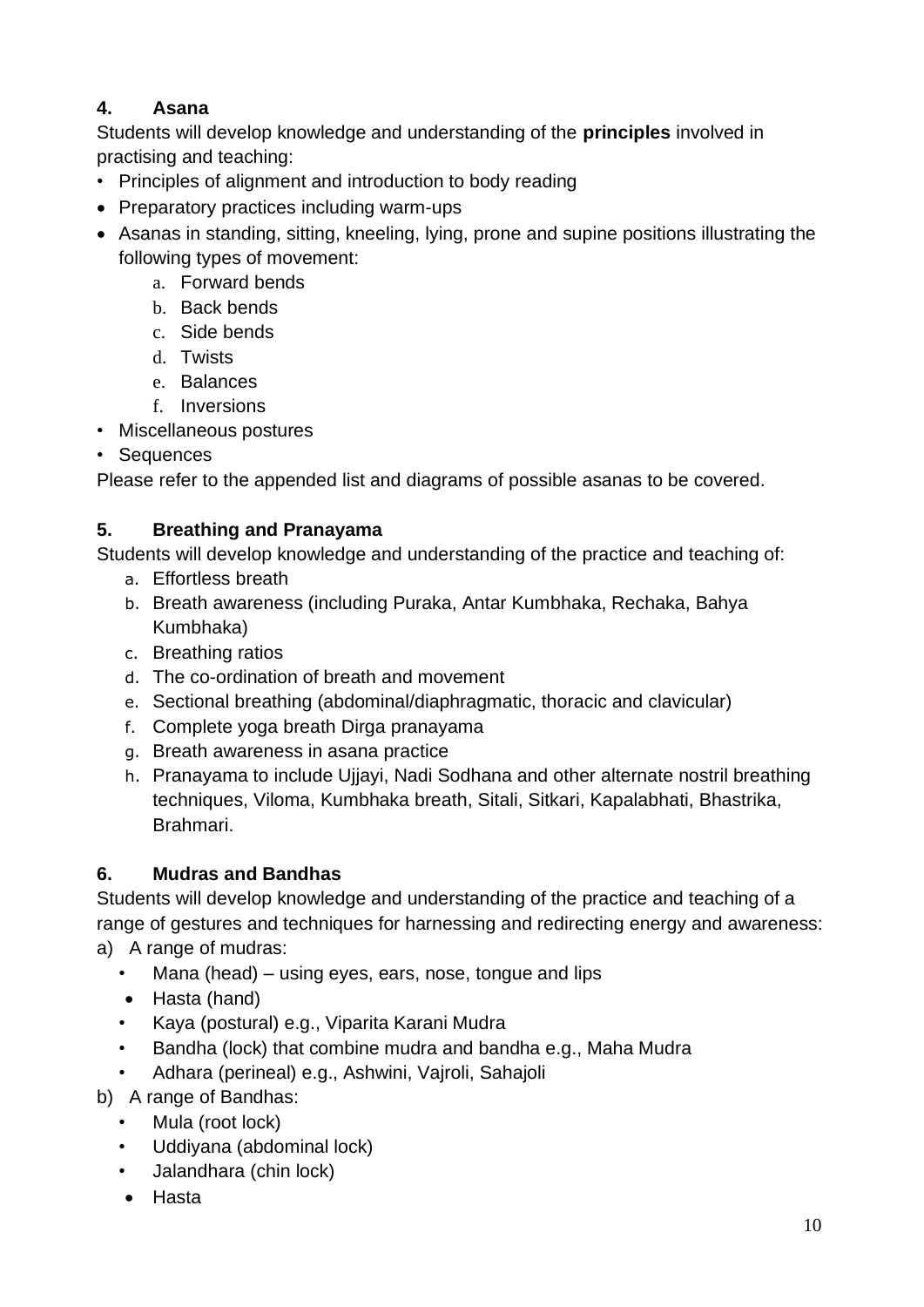• Pada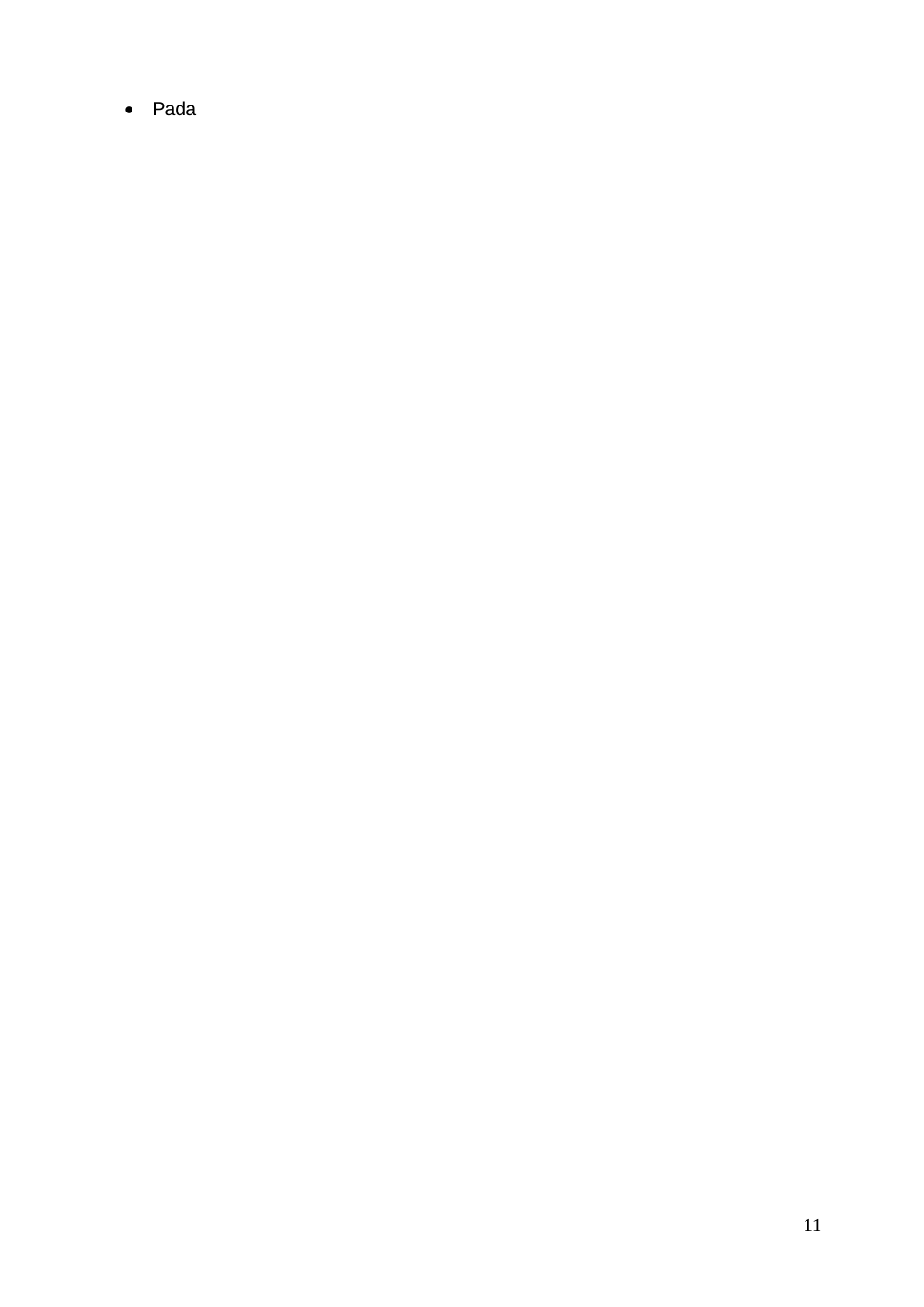# **7. Relaxation**

Students will develop knowledge and understanding of the practice and teaching of various systematic relaxation techniques such as

- Body/breath awareness
- Rotational awareness
- Grounding techniques and awareness of unsafe practices

## **8. Concentration / Meditation**

Students will develop knowledge and understanding of:

- the principles of yogic meditation including Pratyahara, Dharana and Dhyana
- the practice and teaching of a range of concentration techniques, including:
	- a. Breath
	- b. Sight e.g., Mandala and Yantra
	- c. Sound e.g., Mantra
	- d. Inner watching of thoughts /Antar Mouna

## **9. Mantras**

Students will develop knowledge and understanding of the practice and teaching of a range of simple mantras, which may include some or all the following

- OM
- So Ham
- Bija Mantras
- Gayatri Mantra
- Mahamitrunjaya Mantra
- Mantras from classical texts such as *Upanishads*, *Bhagavad Gita*, *Yoga Sutras*.

# **10. Kriyas**

Students will develop knowledge, understanding and, where appropriate, practical experience of the 6 classical Hatha Yoga Kriyas or Shatkarmas (cleansing practices)

# **11. Application of Subtle and Western Knowledge**

Students will develop knowledge and understanding of:

- the subtle dimensions and energy systems of the human organism from a yogic perspective.
- how to relate theoretical knowledge of the subtle body to personal practice and class teaching e.g., Nadis, Vayus, Chakras
- the yogic understanding of consciousness, mind, perception and managing the mind (see also Philosophy Unit)
- how to relate theoretical knowledge of anatomy, physiology and myofascial relationships to personal practice and class teaching (see also Anatomy & Physiology Unit)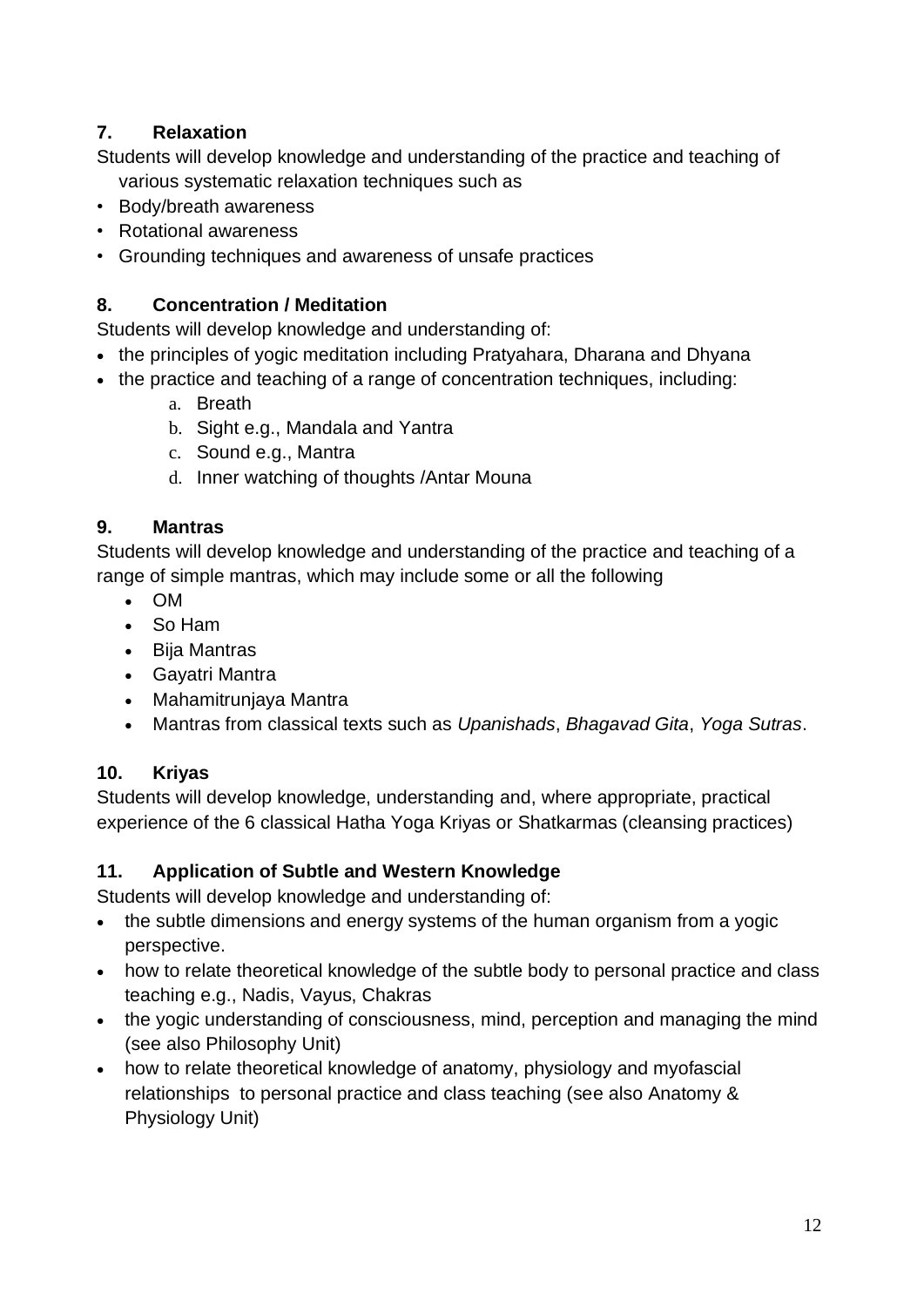# **12. Class Planning**

Students will develop knowledge and understanding of:

- a) detailed lesson planning, illustrating knowledge of Sanskrit and English names of the practices; drawings (stickmen); construction of a class that has a logical and satisfying sequence of practices including preparatory, peak, and quietening asanas (Vinyasa); benefits and cautions; pranayama; and relaxation /meditation
- b) how to incorporate the use of modifications required for the safe inclusion of pregnant women, people displaying limitations and/or health conditions into a general class
- c) how to produce and use an outline lesson plan for practical teaching purposes

# **13. Becoming a Professional Yoga Teacher**

Students will develop knowledge and understanding of:

- course planning –assignment(s) will be set by the Lead Tutor to plan a scheme of work with learning intentions for one or more groups of classes, showing progression of teaching
- how to assess student progress in a yoga class
- how to evaluate personal teaching effectiveness
- how to present a professional image
- how to plan, organise, promote, and manage a yoga class in the community including judicious use of social media, networking etc.
- basic business principles for establishing and managing a yoga business

# **14. Yoga Teaching Assessments**

# **Internal assessments**

Throughout the course, the teaching of recommended yoga practices will happen in both small group settings and in the main group. These will be assessed and recorded by the course Lead Tutor.

Students will be approved to move on to the second (final) year of the course at the discretion of the tutors. The criteria for moving on to the second year are:

- satisfactory completion of **all** written assignments for the first year
- completion of the first External Teaching Practice class **or** assessment by the Lead Tutor that the student's practice and internal teaching assessments are satisfactory.

# **External assessments**

There are **three** observed external teaching practice (ETP) assessments:

- 1. A class of 60-90 minutes' duration assessed by a Yoga Scotland approved assessor which can also be the student's own class teacher. The first ETP will usually be completed by the end of the first year. However, this decision can be modified in special circumstances such as illness, agreed on by the Lead Tutor.
- 2. An intermediate ETP class of 60-90 minutes' duration, before Easter of the second year.